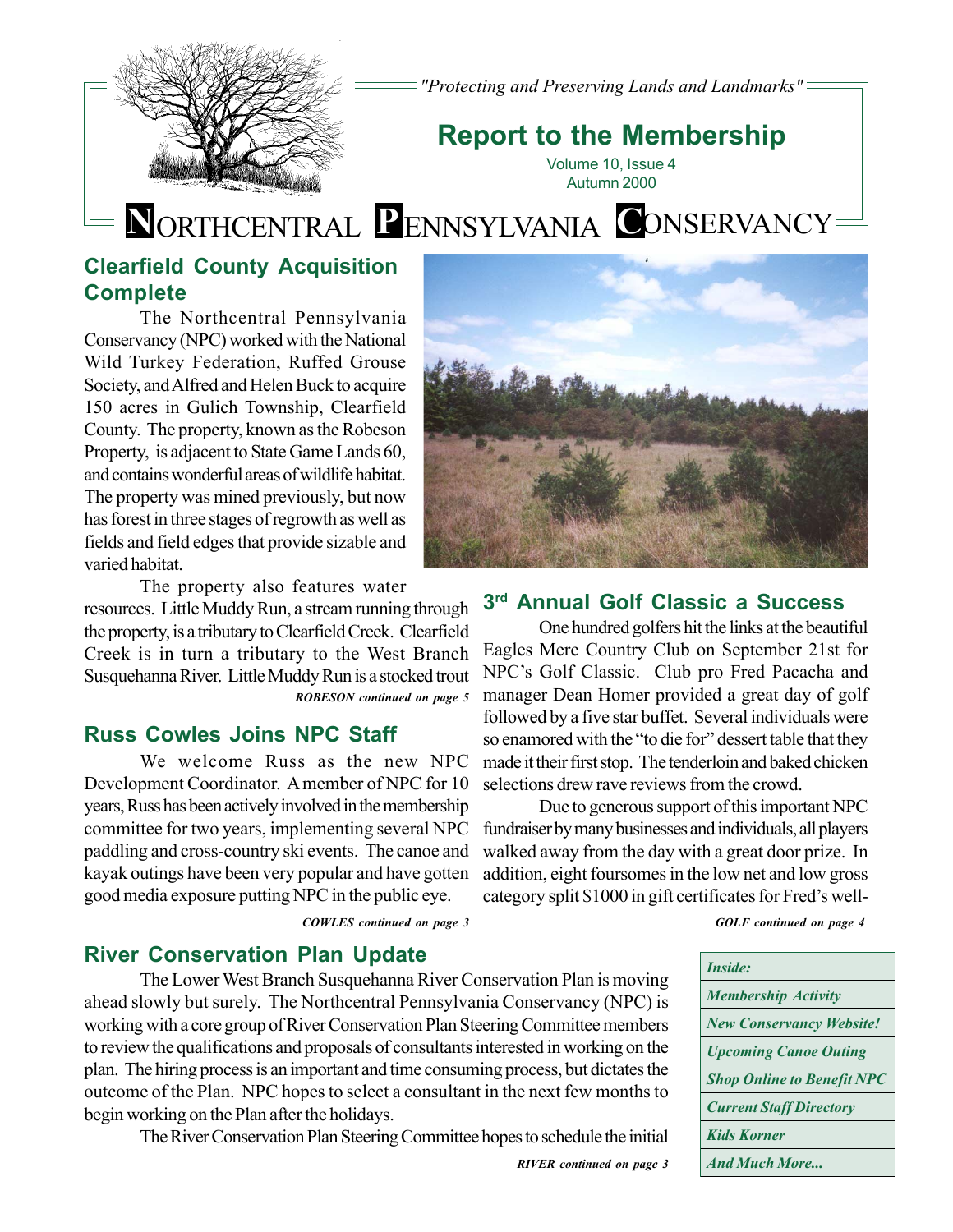### **Memorials**

The Northcentral Pennsylvania Conservancy received the following memorial contributions since the last newsletter:

> Ernie Kimball *Linda Schramm*

Robert Bullock *George and Shirley Durrwachter*

Memorial contributions are acknowledged not only in the newsletter, but also by sending a letter to the family notifying them of the donor's contribution in their loved one's memory.

**Leave a legacy! You can share your passion for nature and the preservation of our special natural and historic heritage with future generations through a bequest to the Northcentral Pennsylvania Conservancy.**

### **Dean R. Fisher Endowment**

 Thank you to the following individuals and businesses for donating to Dean's endowment fund since July 1, 2000.

Blair T. & Mary L. Carbaugh Bernice B. Cotter Jack & Michele Davidson Mr. & Mrs. Law Groner Susan M. Hall Rodney & Susan Keller Gladys E. Lewis James & Cynthia Mackay Roger A. Madigan William & Susan Martens George E. Orwig II

Mr. & Mrs. Henry Perciballi Steve & Stephanie Radulski James & Evelyn Reeder Michael & Kathleen Scherneck Linda Schramm David C. & Pamela L. Shipman

Elion, Wayne, Grieco, Carlucci, Shipman, & Irwin, PC

More information on this endowment fund can be found on the NPC website at www.npcweb.org.

### **Membership Activity from 7/1/2000 through 9/30/2000**

White Pine (\$25-34) Peter M. Sr. & Carol Borick Bruce Buckle



James G. Carn Paul W. Duck Rev. Andrew France Penn Garvin Joan C. Gingrich Helen Harrington Christine Himes Bill & Heidi Hosler Herbert Hull Joanne B. May Parsons Hot Glass Bill & Lynn Phillips Patricia A. Reeder Dr. Daniel P. Showan Connie Snyder John Strawbridge Susquehannock Lodge James W. Temple Dave Winton Dr. Douglas Wion

Sugar Maple (\$35-49) Carl & Marti Barlett Robert A. and Dorothy D. Cupper Henry F. & Michelle Frey Jr. Alan & Diane Himes John G. Hollenback Jack & Joan McKee Dallas Miller Charles M. Plankenhorn Thomas R. Rippon Esq. Barbara Sonies David Tregea Dr. Mel & Gail Zimmerman George & Penny Bower James R. & Sandra L. Watson Mary R. Engel Kevin McJunkin & Marianne Tillotson

Red Oak (\$50-99) Patricia W. Booth Ron & Shirley Butler Rose M. Choate Mr. & Mrs. Richard H. Confair Fred W. Dochter Victor & Tamara Eberly Mr. & Mrs. Brett Feese Mr. & Mrs. Dennis Hazlak Mr. & Mrs. Alfred E. Hoberman Rudolph Holtzman Rudy & Carol J. Kafer Scott & Karen Keck C. Herbert Larson Harold & Shirley Loud Roger A. Madigan William & Susan Martens Stuart & Judy Olinsky Birch & Ann Marie S. Phillips Carol Pollard & Richard White Victoria J. Romeo MD Georgia Pierce Steck Charles J. Stockwell Thomas T. Taber Terry Wild Studio Trout Unlimited (Lloyd Wilson Chapter 223)

Black Cherry (\$100-249) Evelyn Bodle Dr. & Mrs. Bruce Burns Kevin Drewencki Dr. Werner & Anna Martha Fetter Harold and Joyce Hershberger Theodore S. Larson Jr. MD Christine McNeill Mr. & Mrs. John E. Person Jr. Pine Creek Headwaters Protection Group James & Cheryl Redmond Lance E. Robson

Wayne H. Scott Sr. Judith E. Styrcula Tiadaghton Audubon Society Chalmer & Ruth Ann VanHorn Dr. Marshall Welch Andrea Young Peggy L'Heureux Slate Run Sportsman's Association

White Tail Deer (\$250-499) J. Robert & Nancy Bower Bill & Sharon Hoffmann Oscar W. Knade Jr. Mr. & Mrs. Henry Perciballi The George I. Rodgers Family Brian & Angela Haas Charles & Helen Schwarz William & Kimberly VanCampen Dr. John & Jean Burks

Black Bear (\$500-999) Leslie & Adrienne Noelk

Bob Cat (\$1,000-4,999) Joseph Cramer Joanne Fisher

**Corporate Members** Small Business (\$100-499) Bob Chuck & Rich Roan Inc. Radiant Steel Products Co. Lewis Lumber Products Inc. Patterson Lumber Co. Inc.

American Kestrel (\$500-749) 21st Century Signs Knight-Confer Funeral Home Inc. Lycoming Co. Conservation District

Red Tail Hawk (\$750-999) First National Bank of Berwick

Osprey (\$1,000-1,999) Keystone Financial Keystone Forging Company Mark C. Oberheim, DMD

### **Recent Stock Donation**

Jane S. Mitchell has donated a gift of stock to the Northcentral Pennsylvania Conservancy. NPC would like to thank Mrs. Mitchell for her generous gift.

If you are interested in learning how your gift of stock can help further our land conservation mission, please call the office at 570-323-6222, or talk to a professional about stocks and charitable giving.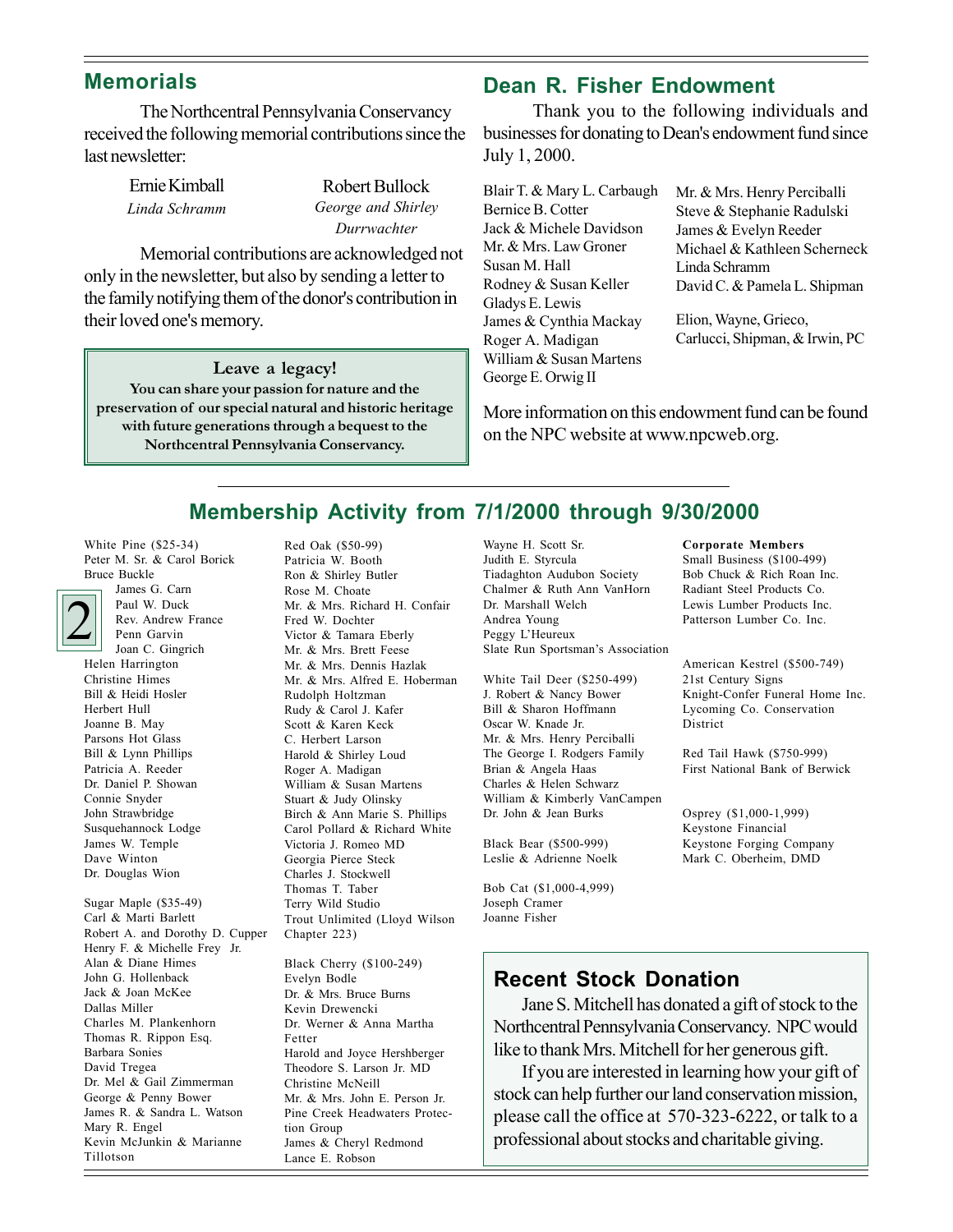#### www.npcweb.org

The Northcentral Pennsylvania Conservancy's website has been updated and has it's own web address! Stephanie Radulski (a former NPC staffer) is now an internet consultant in the business of designing and maintaining websites. We feel that she has done a great job of creating a new and expanded website for the organization. We urge you to check it out and see for yourself at www.npcweb.org.

The new site features all the information you could ever hope for on NPC projects, events, available merchandise and general land protection information. Current and past issues of this newsletter are also available online, as well as links to related organizations. The website is a great tool for promoting NPC and our mission.

Forward our web address to a few friends and let them in on the best-kept secret in land protection for northcentral Pennsylvania!

#### *RIVER continued from page 1*

round of public participation meetings for February or March so that the new consultant can attend. The meeting dates should be available in our Winter 2001 newsletter and will be posted on our webpage at www.npcweb.org as soon as they are set.

In August, NPC met with several municipalities and individuals along the West Branch Susquehanna. The purpose of the meeting was to gain a better understanding of the River's features and presence in the communities. These meetings allowed us to learn what some of the activities and needs people feel are important in this area.

Attending these meetings with NPC was a member of the National Park Service's River, Trails, and Conservation Assistance Program (a program which provides conservation and community organizations with help in public participation/outreach). If NPC is selected to participate in this program, the National Park Service will help NPC find facilitators for public participation meetings, assist in designing public opinion surveys, and work with NPC to develop a marketing plan to reach as many individuals and groups as possible.

Official notice of selections for the River, Trails, and Conservation Assistance Program should be made sometime this fall. Updated information will be available in the next newsletter.

### *Don't Miss this Great Event!* **Paddling Trip on the Susquehanna**



The West Branch of the Susquehanna from Montoursville to Muncy is the "crown jewel" of the 75 mile River Conservation Plan. If you would like

to see for yourself what is special about this river segment make plans to join us on at 11:00 a.m. Sunday, October 29th for a canoe and kayak trip.

We need to know if you will be using your own boat, or will need to rent one. NPC can make rental arrangements for you if you prepay your rental fee. Call 570-323-6222, or e-mail Russ at *npc@uplink.net* to make arrangements.

#### *COWLES continued from page 1*

Russ was employed by the O'Shea family for 13 years at Country Ski & Sports in Montoursville, and is well known in the community for his active support of conservation. His contact with a large number of people in the area will be valuable in raising awareness of NPC's mission, "To protect and preserve lands and landmarks" of special natural and historic value" throughout northcentral Pennsylvania.

Russ commented that his primary goal "is



to raise the mark for support of NPC by increasing membership and financial support" and asks that current members help him in that goal "by giving NPC the best support possible, which is word of mouth. The next person you see who should be a member of NPC needs to become one because you invited them to join."

Russ replaces Cathy Connolly who served in the position for two years, and is continuing to support NPC as a member of several committees. We would like to thank Cathy for her past and future contributions and wish her the best of luck in her new career.



#### **Need a gift Idea?**

Consider NPC's new totebag manufactured by Equinox, Ltd. The cotton canvas grocery

bags are perfect for carrying just about anything and are screened with a custom NPC design by Mountain Graphics. Help support this organization as well as these local businesses. See the newsletter insert, check on the NPC website, or call NPC at 570-323-6222 for price and ordering information on these and other great NPC items. Happy shopping!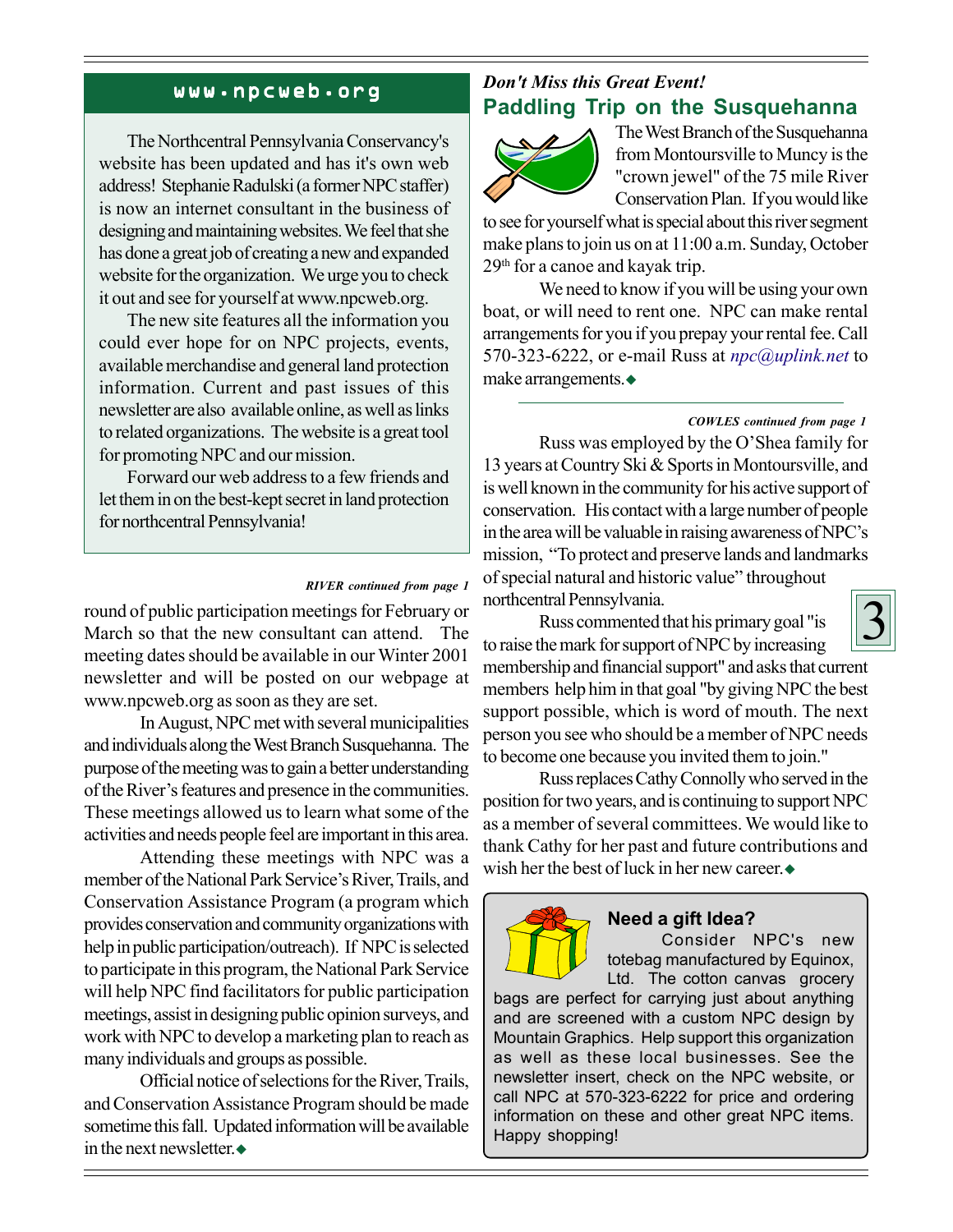#### *GOLF continued from page 1*



### **Alfred and Helen Buck Work to Aid Land Acquisitions**

NPC has been fortunate to receive seven donations since March from two generous California conservationists. Alfred and Helen Buck were born, raised, and spent all of their working years in Pennsylvania, but have retired to the sunny West Coast.

The Bucks now are working to give something back to the Commonwealth that gave them years of



enjoyment. Whether camping in Kettle Creek State Park or hunting the Moshannon Forest, the Bucks enjoyed the natural resources Penn's Woods offered. They now hope that their

donations will work to ensure that future generations also have the opportunities to hike, camp, and hunt.

Thank you to Mr. and Mrs. Buck for their *very* generous donations and the opportunity to protect and preserve more of lands and landmarks of Northcentral Pennsylvania.◆

stocked Pro shop. The low gross team was the Groner foursome (Chris Keller, Bill Grandizio, Terry Stewart, and Law Groner). Low net was taken by the St. Boniface foursome (Larry Fiorini, Dr. Charles Pagana, Gino Hendershot and Monsignor Steven McGough).

In addition, Jay Alexander went home with \$152 as the winner of the putting contest. Jay came within six inches of winning \$5000 on a 50-foot putt in a special contest sponsored by Inez VanCampen. Joe Hiller paid for his dinner with the \$55 he won with his skill in the chipping contest. Longest drive (ladies) got Celia VanCampen the handsome Bradley Shoemaker print that she had been admiring and Sean Howell will be seen at quite a few restaurants/taverns over the next few weeks trying to use the gift certificates he won for men's longest drive. Steve Smith will be traveling in style after winning a three-day rental of a Spitler 2001 motor home in the closest to the pin contest.

If you would like a chance to play at Eagles Mere, the NPC Classic is a great way to do it. This year's tournament cost \$380 a foursome and included greens fees, cart, dinner, door prizes and some contest entries. Contact the NPC office if you would like to receive information for next year including special programs for NPC corporate members.

Thank you to all of our players, sponsors and donors. Mel and Susan Lewis get a hearty pat on the back for being our Eagles Mere club sponsors, and a very special thank you goes out to the tournament committee and especially to Celia VanCampen for her efforts as committee chair  $\triangle$ 

### **Thank You to All Golf Tournament Sponsors and Prize Donors**

#### Door prize donors::

Bubbles and Beads Bullfrog Brewery Central Pennsylvania Bank Cinema Center Cleveland Brothers, Inc. Country Ski and Sports Current Styles DePasquale Staffing DiSalvo's Pasta Products Elegant Gift Baskets Entertainment Review Faxon Golf Franco's Freshlife Giant Foods Glenn O. Hawbaker, Inc. Grumman Olson Industries Jersey Shore State Bank Johnson's Cafe Richard T. Herman, DMD Kaiser Brothers Keystone Financial Larson Design Group Lewis Lumber Products Liaz's Day Spa Lycoming County Historical Society Tracie Witter Woodlands Bank McDonald's

North Penn AAA Northern State Bank PMF Industries PPL,Corp. Parsons Hot Glass Plankenhorn Stationary Promotional Specialties Radiant Steel Rivals Restaurant and Sports Bar Riviera Bar & Grill Rocky Mountain Elk Foundation Sew Treasured Sky View Restaurant Sovereign Bank Stamm House Reproductions Susquehanna Health System Tulpehocken Spring Water TGI Friday's VanCampen Motors Wayne Township Landfill Weis Markets Williamsport National Bank Williamsport YMCA Wilkinson-Dunn/Century 21

#### Tournament Sponsors:

*Bald Eagle (\$500)* Cassidy Public Adjustment Citizens and Northern Bank First National Bank of Berwick Keystone Financial PMF Industries Sovereign Bank TurnKey Construction VanCampen Motors Wayne Township Landfill/Clinton County Solid Waste Young Industries

*Red Hawk (\$100)* Bradley Shoemaker Gallery Fairfield Auto Group Jersey Shore State Bank John Powell Chevrolet Mountain Graphics Murray Motors

*Osprey (\$300)* C&I Boiler Repair Keystone Forging Company Lock Haven Hospital Mark C. Oberheim, DMD Parente Randolph Orlando Carey & **Associates** Spitler, Inc. Susquehanna Health System Inez VanCampen West Branch Orthopedics

*Ruffed Grouse (\$50)* Bob McCormick Ford Casale & Bonner, P.C. Coploff Ryan & Welch

Please remember to support these businesses that support NPC and your community.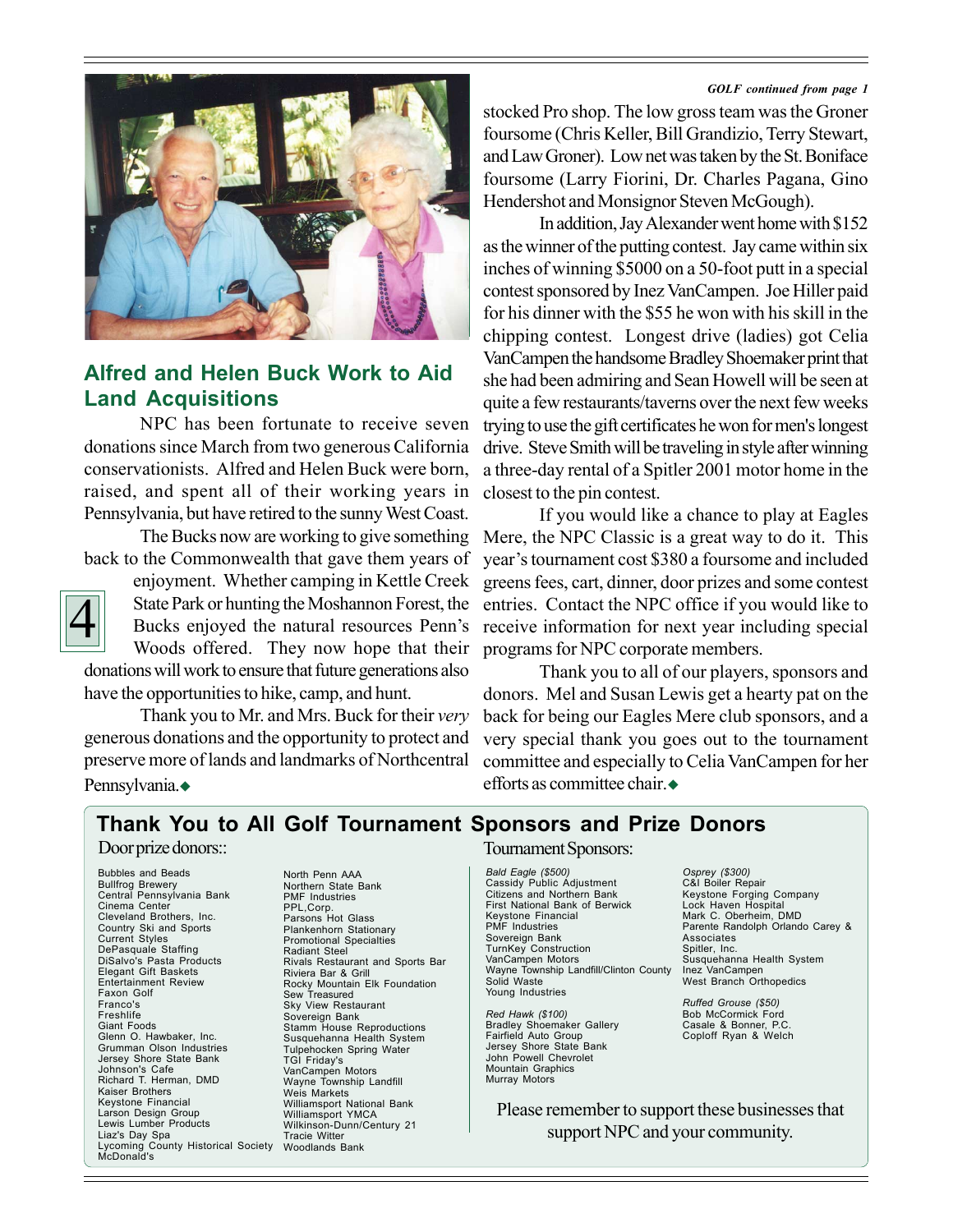### **Shop to Benefit NPC**

Do you shop on the Internet now? Thought that you might but couldn't think of a good



reason to start? iGive.com is an easy way to connect to hundreds of e-commerce websites and benefit NPC.

Here's how it works. When you make a purchase through iGive.com, a portion of the money you spend at a registered site is donated to the charitable organization of your choice. To begin, go to NPC's new and improved website at www.npcweb.org and find the iGive.com logo on the "How to Support NPC" page. Click on the iGive.com logo which will link you to iGive's website. NPC will automatically be chosen as your charitable organization. Become a member (at no charge), and start your holiday shopping early. You'll find some of your favorite vendors like Orvis, Eddie Bauer, Patagonia and REI. You may even find new places to explore like Chocolate Source, Burpee Seeds and iParty.com. Even the Avon lady is online!

If it sounds really simple, it's because it is. The holidays are approaching, so join iGive.com today. With NPC as your organization of choice, some of your dollars will come back to northcentral Pennsylvania to provide a legacy of land preservation for future generations.

#### *ROBESON continued from page 1*

stream. Dr. Mel Zimmerman, a Lycoming College professor and member of the NPC Technical Committee, documented crayfish, mayflies, stone flies, and caddis flies in the stream, all indicators of a healthy stream.

The potential for recreational enjoyment of the property is immense. The property could be used for hiking, wildlife observation, fishing, and hunting. The Pennsylvania Game Commission is interested in examining the potential recreational uses of the property.

NPC purchased the property at the end of August and immediately conveyed the property to the Pennsylvania Game Commission for ownership and management. This property will now be enjoyed by citizens of the Commonwealth for generations to come.

This is the first completed NPC project Clearfield County. NPC does not usually work in Clearfield County, but the Board of Directors reviewed the Pennsylvania Game Commission's request for help with the project and felt that the acquisition would further NPC's mission "to protect and preserve lands and landmarks of special natural and historic value."

### **NPC Staff Directory**

With the recent staff changes, we wanted to remind you who is on the NPC staff and give you a general idea of what everybody does.

#### **ReneÈ Carey, Executive Director**

Reneé is in charge of the land protection programs, administers the River Conservation Plan grant, and oversees the day-to-day operations of the office. *npcweb@uplink.net*

#### **Russ Cowles, Development Coordinator**

Russ has the daunting task of increasing NPC awareness, membership and financial support; as well as continuing great programs for NPC members and the general public. *npcadmin@uplink.net*

#### **Cathy Weibley, Clerical Assistant**

(she is greatly missed when she goes on vacation!) Cathy manages the databases, tracks memberships, and coordinates mailings, just to name a few of the million things that she does for the office. *npcadmin@uplink.net*

 $\overline{\mathbf{x}}$ You can reach any of the Conservancy's staff by calling 570-323-6222. Please contact us if you have any questions.





### **Help Us Protect Northcentral Pennsylvania -- Join Today!**

The Conservancy is a nonprofit, land conservation organization that works to protect and preserve the lands and landmarks of northcentral Pennsylvania. If you are not a member, please consider joining the Conservancy today. If you are a member, please pass this newsletter and membership form on to a friend who shares your interest in protecting this special area. Fill out the form below and mail it with your check (made payable to NPC) to:

> *Northcentral Pennsylvania Conservancy 320 E. 3rd Street, 2nd Floor Williamsport, PA 17701*

Name:  $\Box$ 

Address:

Please enroll me as a member at the following level:

- $\Box$  White Pine (\$25)  $\Box$  Sugar Maple (\$35)
- 
- $\Box$  Red Oak (\$50)  $\Box$  Black Cherry (\$100)
- White Tail Deer (\$250) Black Bear (\$500)

*The official registration & financial information of the Conservancy may be obtained by calling the PA Dept. of State toll-free within PA 1-800-732-0999. Registration does not imply endorsement. The Conservancy is a 501(c)(3) organization. All contributions are tax-deductible to the extent allowable by law.*